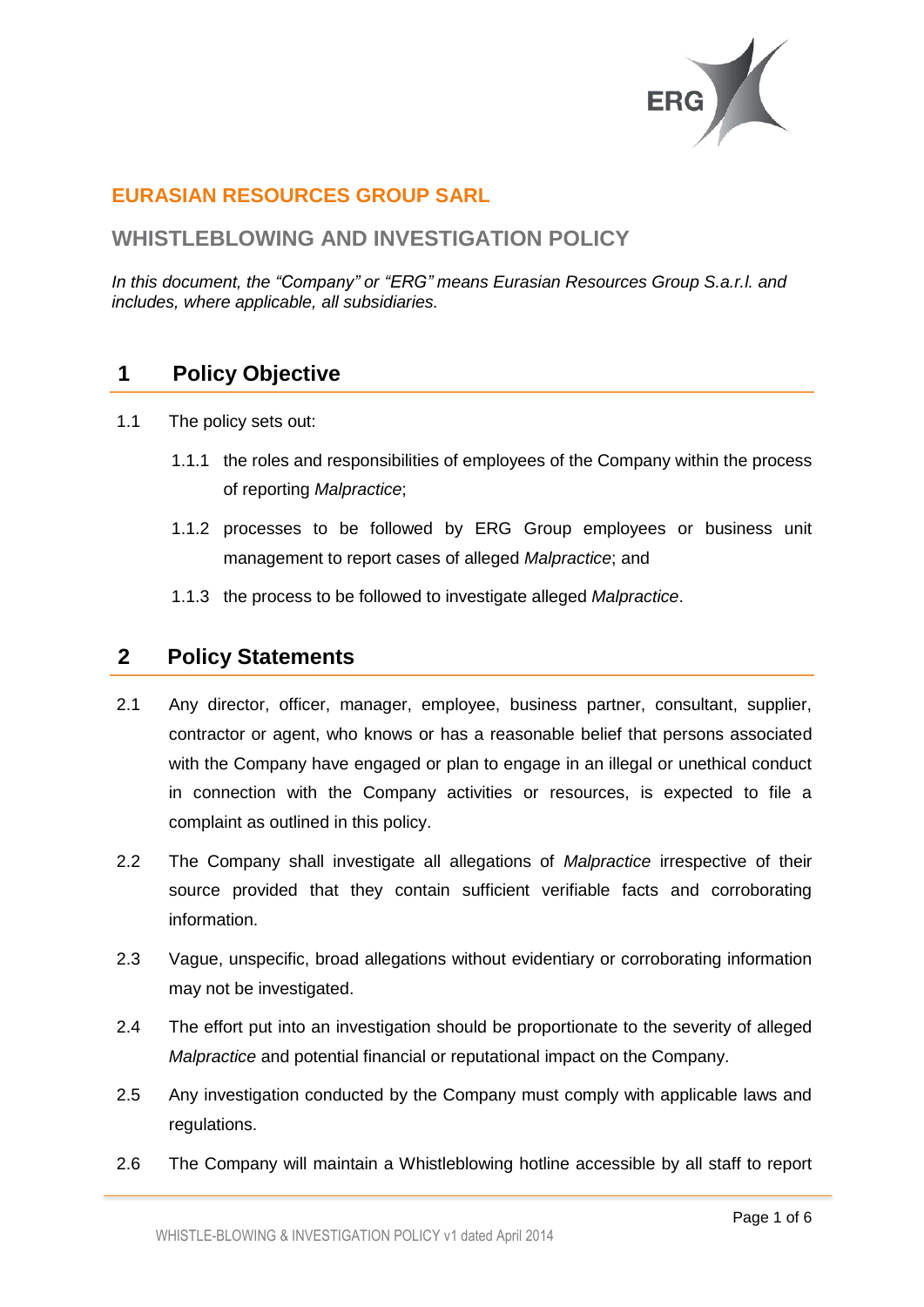

allegations of *Malpractice* anonymously. Anonymity of whistle-blowers will be protected.

2.7 Any conflicts between this Policy and applicable local laws must be reported in writing to the Group General Counsel.

### **3 Definition of Malpractice**

- 3.1 For the purposes of this Policy, the Company considers the following matters to be *Malpractice* (where such activity is related in any way to ERG, its business or where such activity could impact ERG's reputation):
	- a) A serious violation of work discipline. Violations of lesser nature should be reported and handled under the respective business unit's disciplinary policy as appropriate;
	- b) Circumstances or actions endangering life, health or safety of people, the environment, the preservation of property, the image and business of ERG and its subsidiaries;
	- c) Provision of false information affecting decisions made by ERG management or the management of ERG subsidiaries;
	- d) Circumstances or actions creating a threat of an administrative violation;
	- e) Circumstances or actions creating a threat of a criminal or civil offence as well as a criminal or civil offence itself; or
	- f) Violations of the code of conduct, group and local policies and procedures, from time to time in force.

# **4 Reporting of Malpractice**

- 4.1 All allegations of *Malpractice* must be reported to:
	- a) The employee's direct supervisor or any other trusted senior manager;
	- b) Respective business unit's Head of Human Resources or General Counsel;
	- c) If the complainant does not feel able to report any allegations of *Malpractice* to the persons outlined in Clauses 4.1(a) or (b), the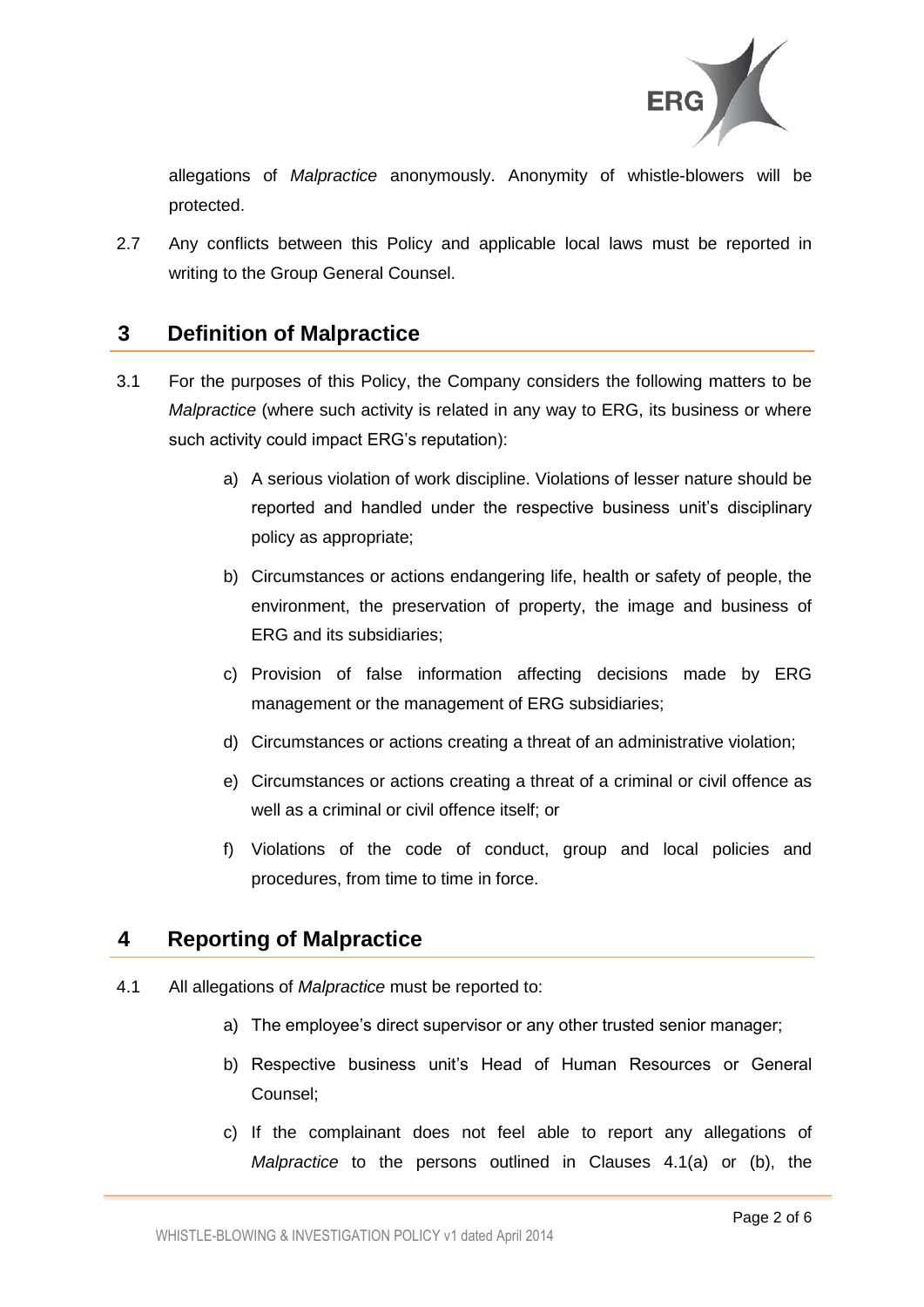

Complainant must report such allegations to the Group management (via the whistleblowing hotline, email or intranet site, by telephone or in person).

- 4.2 If an allegation is reported to the individuals listed at 4.1(a) or (b), such individuals must report the details of the allegation to their respective business unit counsel.
- 4.3 All serious allegations of *Malpractice*<sup>1</sup> and allegations made under Clause 4.1 (c) must be further reported to the Group General Counsel in a timely fashion.
- 4.4 If the Group General Counsel is alleged to be involved or connected to the alleged *Malpractice*, reports must be made to the Chairman of the Audit Committee who will then proceed accordingly.

In urgent cases<sup>2</sup>, ERG's Compliance, Legal, Security or Internal Audit teams are authorized to take steps, as permitted by law, to secure relevant evidence of *Malpractice*, in accordance with ERG Internal Investigation Manual, at the same time as reporting the *Malpractice* to the Group General Counsel. In such cases, the Group General Counsel must be informed of what steps have been taken to secure evidence.

# **5 Co-operation with Investigations of Malpractice**

5.1 All ERG directors, officers, managers, employees, joint venture partners, consultants, contractors, suppliers and agents have a duty to co-operate fully and transparently with any internal investigation carried out by ERG in accordance with this Policy. Any failure to co-operate in accordance with this Policy or obstruction of an Investigation, including any destruction or concealment of documents or facts, will be treated as a serious disciplinary matter and may result in dismissal from ERG or termination of contractual or business arrangements.

l

<sup>1</sup> A non-exhaustive list of matters which ERG would consider as serious *Malpractice* include: any allegation of bribery or corruption, significant fraud on the Company by employees or third parties and allegations of physical harm, harassment or serious threats towards ERG personnel.

 $2$  A matter would be considered urgent if there is a risk that evidence will be deleted or destroyed unless secured or serious loss or damage could be prevented by taking immediate action.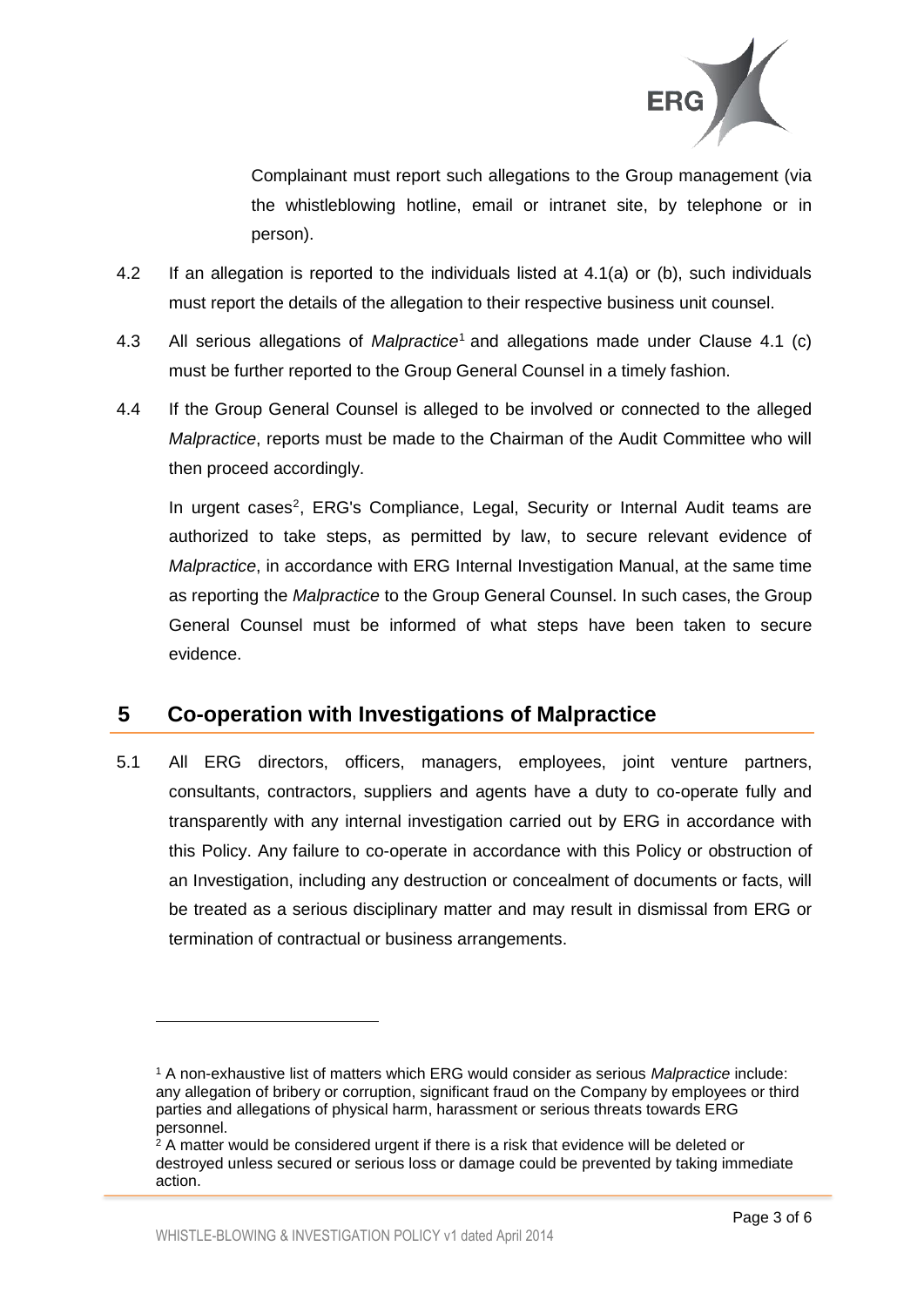

### **6 Protection of Whistle-blower or Complainant**

An individual making a complaint or whistleblowing report will not be discharged, threatened, harassed, or discriminated against for reporting in good faith what he or she perceives to be *Malpractice* or for assisting with any investigation of such activity under this Policy. Any person who improperly retaliates against an individual for reporting or participating in an investigation of *Malpractice* will be subject to disciplinary action.

# **7 Responsibility for Dealing with Allegations of Malpractice**

- 7.1 The Group General Counsel shall have overall responsibility for dealing with the following allegations of *Malpractice*:
	- a) Any report via the whistleblowing hotline;
	- b) Any allegation of *Malpractice* involving a government official;
	- c) Any allegation of *Malpractice* involving bribery or corruption;
	- d) Any allegation of a violation of international economic/financial sanctions or money laundering;
	- e) Any allegation of *Malpractice* which involves a potential economic adverse effect on the Group, or a potential improper benefit to a director, officer, manager, employee, joint venture partner, consultant, contractor, supplier or agents of ERG, of over USD 500,000 on a cumulative basis over any 12 month period.
- 7.2 The Local General Counsel of each ERG business unit shall have overall responsibility for dealing with any other allegations of *Malpractice* within that business unit. In the event that the allegation is subsequently found to involve any matter set out at clause 7.1 or otherwise be of a serious nature, it must be immediately referred to the Group General Counsel to deal with.

#### **8 Initial Evaluation**

8.1 The person with overall responsibility for dealing with any allegation of *Malpractice* must direct an initial evaluation of each allegation of Malpractice in order to determine whether there is any factual basis or material truth in the allegation to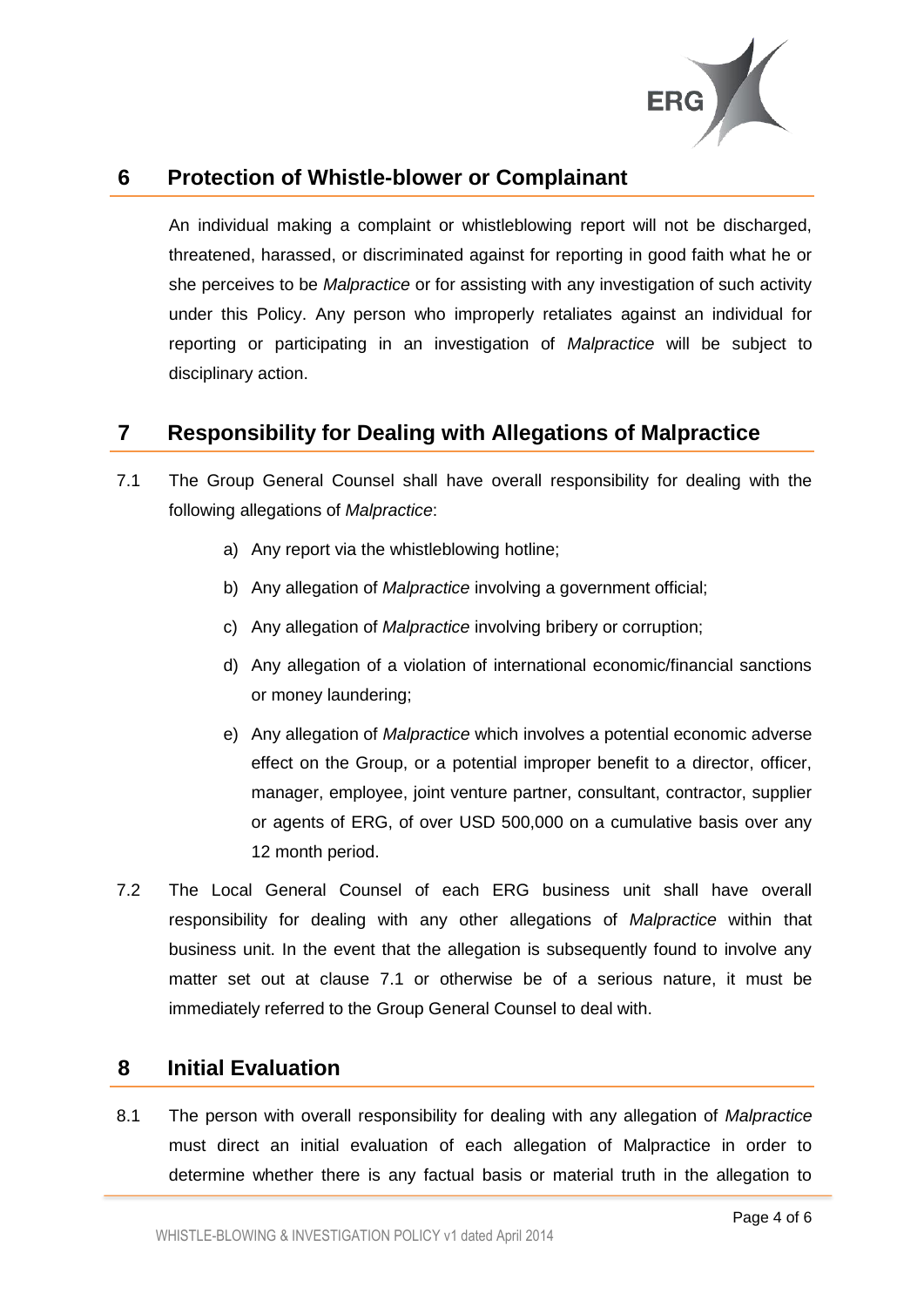

justify the investigation. Assistance may be requested from other functions.

- 8.2 Based on results of initial evaluation the person handling the allegation will either:
	- a) Direct that an investigation should take place in accordance with paragraph 9; or
	- b) Direct that no investigation is required or possible, giving reasons for this decision.

#### **9 Investigation**

- 9.1 All investigations of *Malpractice* should be carried out in a competent, independent and objective way.
- 9.2 In the event that a Director, the Group General Counsel, any member of the Executive Committee or Group Head of Internal Audit is involved or connected to the alleged *Malpractice* or is otherwise conflicted, the investigation may be referred to independent external third party specialists or advisors acting under instructions from the Audit Committee.
- 9.3 The outcome of all Investigations must be documented and must include:
	- a) The findings and conclusions of the Investigation in respect of each allegation of *Malpractice*;
	- b) Any suggested improvement in ERG's systems and controls;
	- c) Any required disciplinary action against ERG employees; and
	- d) Any remedial action required.
- 9.4 The Company has constituted a permanent Investigation Committee which is responsible for monitoring progress of ongoing Investigations as well as agreeing improvements to ERG's processes, systems and controls in response to any ongoing Investigations (or outcomes of Investigations). The Investigation Committee is chaired by the Group General Counsel, and comprises (in addition) of the CEO, the CFO and the Group Head of Internal Audit. The Investigation Committee shall consult with other senior management as appropriate.
- 9.5 The Investigation Committee approves and reviews from time to time an Internal Investigations Manual containing detailed procedures and guidelines regarding